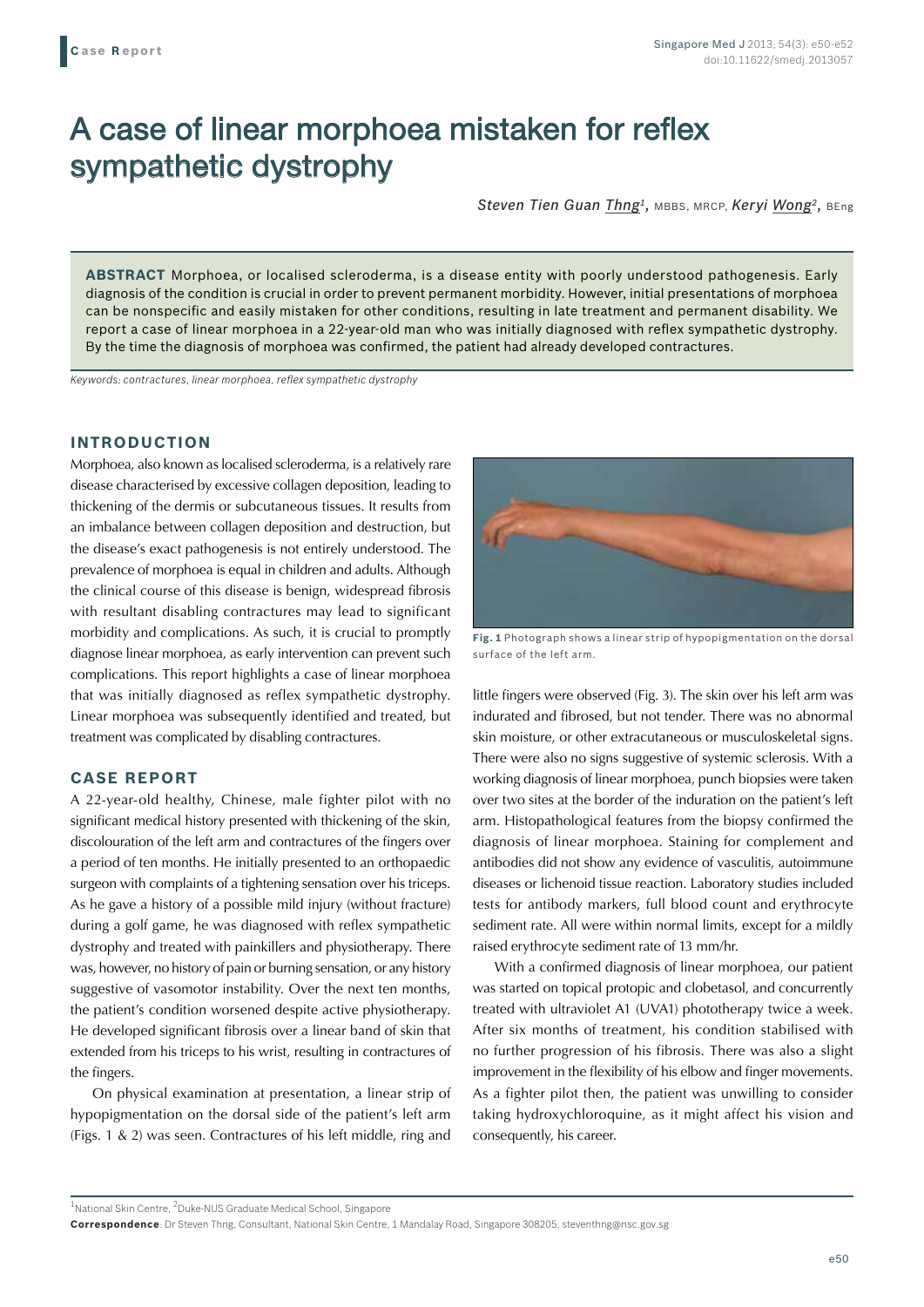

**Fig. 2** Close-up photographs show hypopigmentation of the left (a) lower arm; (b) elbow; and (c) upper arm.

#### **DISCUSSION**

Also known as localised scleroderma, morphoea is a rare condition with an incidence of  $0.4-2.7$  per 100,000 people.<sup> $(1,2)$ </sup> It is most often found in children aged 2–14 years old $(3)$  and in adults aged 20–40 years old.<sup>(4)</sup> The pathogenesis of morphoea is not entirely clear, but is presumably multifactorial, with contributions from autoimmunity, genetics and the environment. Reports of a significantly higher prevalence of concomitant autoimmune diseases such as vitiligo, insulin-dependent diabetes mellitus and psoriasis, as well as raised autoantibody titres among children and adults with morphoea, support an autoimmune pathogenesis of the disease.(3,5) However, the clinical significance of raised autoantibodies has yet to be identified. In a retrospective review of 750 children with morphoea, Zulian et al found that the prevalence of autoimmune familial disease in these children was higher than in the general population, suggesting the presence of a genetic disposition.<sup>(6)</sup> Environmental factors reported include trauma, infections and radiation.<sup>(5)</sup> Autoimmune and environmental factors are thought to result in vascular injury, which causes the release of cytokines, leading to the activation of a cascade of cytokines.(5) The upregulation of such cytokines causes a net deposition of collagen, which defines morphoea.<sup>(5)</sup>

There are several ways in which morphoea can manifest – circumscribed, generalised, linear (includes *en coup de sabre*), pansclerotic or mixed.(7) Regardless of subtype, all morphoea lesions undergo a transition from an initial inflammatory stage to sclerosis, and finally, to an atrophic stage.<sup>(5)</sup> Most patients present with an erythematous patch or plaque, and some may complain of pain or itch at the site before the lesion is noticeable. The sclerotic stage may be accompanied by hypo- or hyperpigmentation, alopecia or a shiny cutaneous surface. Over time, the sclerotic lesions soften into hypo- or hyperpigmented plaques. Depending on the depth of involvement, the patient may be left with shallow or cigarette, paper-like depressions (indicating dermis involvement), or deep indentations (indicating involvement of subcutaneous tissue and beyond). In the case of linear morphoea, involvement of deep tissues can result in muscle weakness and contractures, as seen in our patient.

Reflex sympathetic dystrophy, however, is a clinical syndrome of unknown cause characterised by pain, swelling and vasomotor dysfunction. It is usually triggered by trauma, even though the trauma sustained may be trivial and insignificant. The distinct feature of reflex sympathetic dystrophy is pain (usually constant and disproportionate to the injury) that affects the whole limb



**Fig. 3** Photograph shows contractures of the left middle, ring and last fingers.

rather than a small linear strip of skin. In addition, there are usually features of vasomotor instablility (e.g. increased sweating, cold hands) and oedema of the extremity – all of which were absent in our patient. Clinical features common to both late-stage reflex sympathetic dystrophy and linear morphoea include atrophy of the skin, fibrosis and contractures. However, involvement of only a linear strip of skin instead of the whole limb is a feature that is more consistent with linear morphoea. Other differential diagnoses of morphoea include scleroderma and eosinophilic fasciitis (EF). While sclerodactyly is a prominent feature of scleroderma, it is absent in morphoea. Although EF is also characterised by skin induration and erythema, the affected skin in EF exhibits a more woody, peau d'orange texture, as opposed to the typical shiny, smooth surface of skin affected by morphoea. EF also tends to spare the epidermis and superficial dermis, and is associated with eosinophilia.

Morphoea is a self-limiting disease. The active stage, which is characterised by inflammation, is most responsive to therapy. Sclerotic lesions are less likely to improve and atrophic lesions rarely respond to therapy. Thus, the expected outcome of therapy is most often a reduction in erythema, softening of lesions or arrest of progressive disease, rather than restoration to normal skin. Therapeutic options include topical or systemic pharmacologics and phototherapy. Topical therapies are typically limited for use in diseases that do not extend beyond the dermis. Topical tacrolimus is useful in the treatment of active inflammatory disease. Clinical improvements in dyspigmentation, erythema and induration have been associated with the use of topical vitamin  $D^{(8)}$  and imiguimod,<sup>(9)</sup> which may work via an